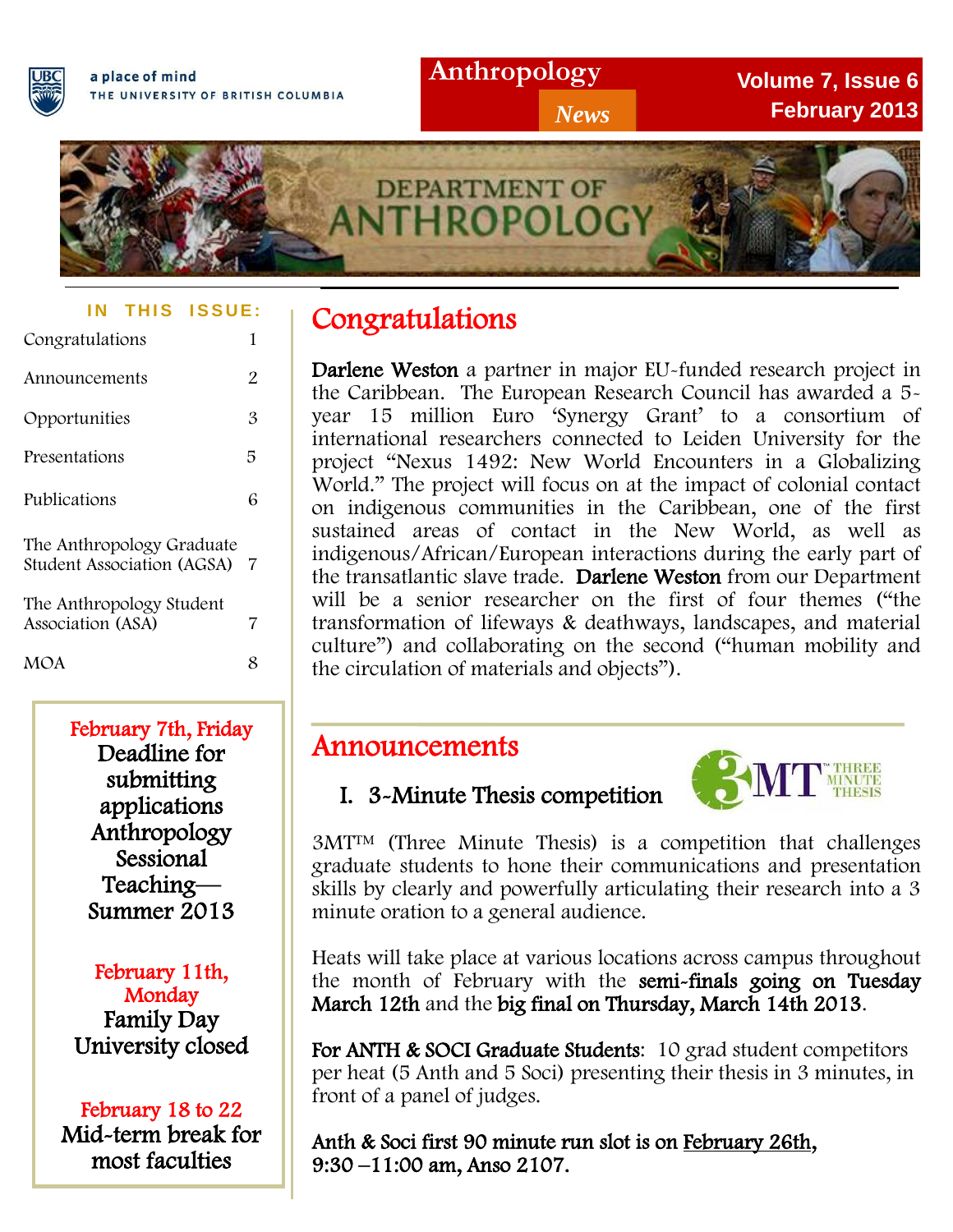### Announcements (con't)

#### II. Anthropology Sessional Teaching— Summer 2013

Release Date: 24 January 2013

- To: Anthropology Faculty, Sessional Faculty, Anthropology Ph. D. Candidates
- From: Andrew Martindale, Anthropology Undergraduate Studies Committee [Andrew.Martindale@ubc.ca](mailto:Andrew.Martindale@ubc.ca)

The Anthropology Undergraduate Studies Committee seeks applicants for sessional Summer 2013 appointments. Salary depends on rank and experience.

Applicants must hold a Ph. D. or have been advanced to full candidacy by the application deadline.

Ph. D. candidates at UBC must have the authorization of the Faculty of Graduate Studies to teach as sessional instructors. The settlement of any outstanding fees may be a precondition for such authorization.

Appointment is subject to budgetary funding and a minimum enrollment of 35 students is normally required by the Faculty of Arts; courses with enrollments below that number will be cancelled.

#### For up to date schedule information, please check: http://students.ubc.ca/

#### Summer 2013:

Anth 300 (3 credits): Contemporary Anthropological Theory TBA, Term I or II

Anth 409 (3 credits): Topics in Applied Anthropology TBA, Term I

Please apply by e-mail to **Radicy.**Braletic@ubc.ca

Applications must include a C.V., an outline and reading list for each proposed course, and the names, addresses, and phone numbers of three referees. The deadline for submitting applications: Friday, February 7, 2013.

Only candidates being considered for appointment will be contacted.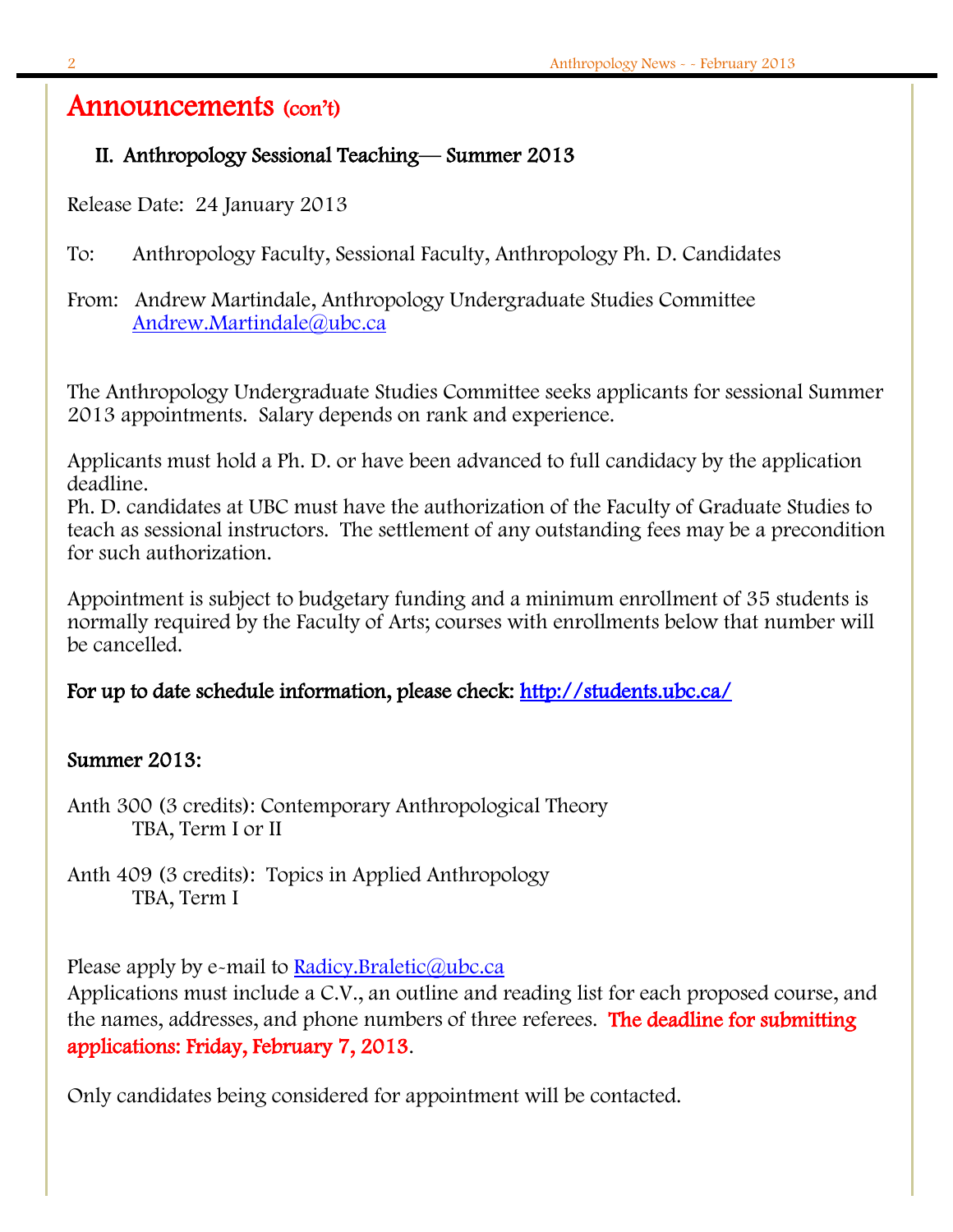#### III. The Liu Institute for Global Issues and the International Development Research Network (IDRN) present:

#### Speakers:

Patrick Francois (Economics) Sean Smukler (Land and Food Systems) Benita Bunjun (Women's and Gender Studies) Michael Leaf (School of Community and Regional Planning)

OPEN CAMPUS DIALOGUE Feb 6th, 2013, 11:30 - 2:00pm Multi-Purpose Room, Liu Institute for Global Issues



(Free PIZZA served at 11:30! Come, eat, listen and voice your opinion!)

## **Opportunities**

#### I. Peter Wall Institute UBC Visiting Scholar Abroad Award

The Peter Wall Institute for Advanced Studies is offering two awards of \$25,000 for UBC faculty members who are early or mid-career scholars (pre-tenure or recently tenured) to travel abroad to undertake innovative research that will make a social, ethical, medical, scientific, or other contributions to the country being visited.

Criteria:

• The applicant must be a UBC assistant or associate professor, either pre-tenure or tenured within 2 years prior to July 1, 2013.

Selection will be based on merit; the candidate is expected to have outstanding scholarship in the relevant area of research.

The potential for the proposed research to lead to transformative outcomes is considered an important criterion for funding. The award is aimed at supporting scholarship that is not normally supported by the major federal research funding agencies.

• There must be a host university department, non-governmental, community or other organization that has agreed to host the scholar and work with him or her on the initiative.

The visit abroad must be a minimum of 6 weeks.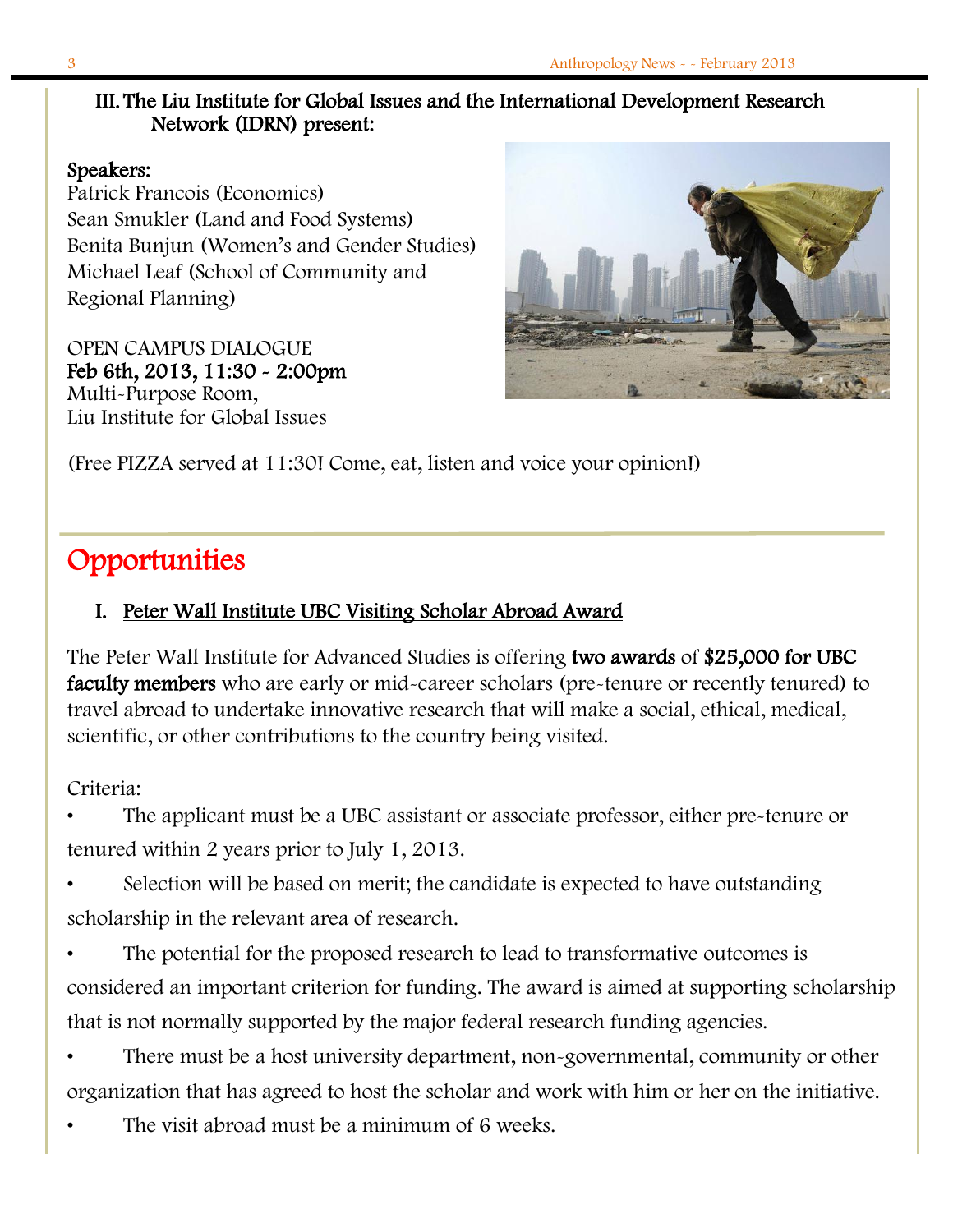For more information and the application form please see [http://www.pwias.ubc.ca/programs/international-programs/ubc-visiting-scholar-abroad](http://www.pwias.ubc.ca/programs/international-programs/ubc-visiting-scholar-abroad-program.php)[program.php](http://www.pwias.ubc.ca/programs/international-programs/ubc-visiting-scholar-abroad-program.php)

#### Applications must be submitted no later than March 1, 2013 at 4:00 pm (Pacific) both electronically to Joanne Forbes, International Program Manager,

[internationalprograms@pwias.ubc.ca](mailto:internationalprograms@pwias.ubc.ca) and by hard copy to: Dr. Janis Sarra, Director, Peter Wall Institute for Advanced Studies, 6331 Crescent Road University of British Columbia, Vancouver, BC V6T 1Z2 Main Reception Desk, First Floor

### II. 2012/2013 Killam Graduate Teaching Assistant (GTA) Awards

In recognition of the valuable role that teaching assistants play in our undergraduate programs, the university annually awards teaching prizes to sixteen UBC Teaching Assistants. The prize includes a certificate and \$1,000. Successful candidates will have met criteria that result in a high level of respect from undergraduate students and academic or course supervisors.

Individual nomination packages must be submitted to Head's Office by March 4th, 2013. Departmental nomination packages are submitted to Dean's Office by March 11th, 2013. Award winners' names must be submitted to President's Office (c/o Anna Kindler,Vice Provost and Associate Vice-President Academic) by March 28th, 2013 (4:00 pm).

For more information, please visit:

[http://vpacademic.ubc.ca/files/2013/01/Call-for-Nominations-for-Killam-GTA-Awards-](http://vpacademic.ubc.ca/files/2013/01/Call-for-Nominations-for-Killam-GTA-Awards-2012-13.pdf)[2012-13.pdf](http://vpacademic.ubc.ca/files/2013/01/Call-for-Nominations-for-Killam-GTA-Awards-2012-13.pdf)

### III. The Richard F. Salisbury Student Award

CASCA is holding a competition for the Richard F. Salisbury Student Award. The Richard F. Salisbury Student Award is given each year to a PhD candidate, enrolled at a Canadian university, for the purposes of defraying expenses incurred while carrying out dissertation fieldwork. The winner of each award is also invited to present their preliminary findings to the annual meeting of the Canadian Anthropology Society/Société Canadienne d'Anthropologie.

### Award: \$1,500 The deadline for this year's competition is March 15, 2013.

For further information, please visit : [www.cas-sca.ca](http://www.cas-sca.ca/) or Salisbury Award web page: <http://www.cas-sca.ca/prizes-a-awards/salisbury-award/salisbury-call-for-nominations>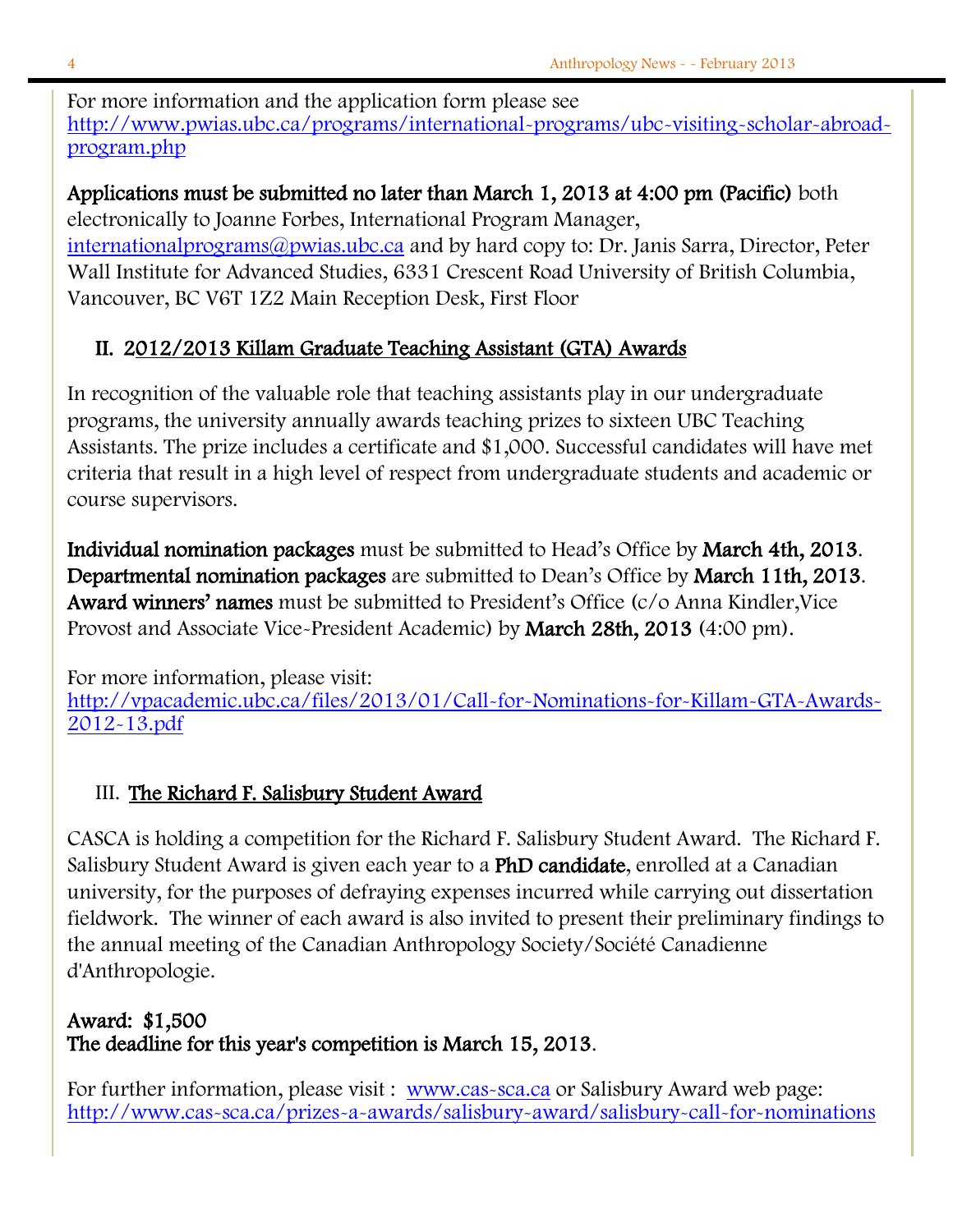## Presentations

#### Millie Creighton

2013 Children's and Youth Consumerism in Japan and Korea: Marketing Modern Gender, Nationality, Culture and Global Identities Constructions' at the 'International and Interdisciplinary Conference on Knowledge, Reality and Value: East and West' held in Kolkatta, India, on January 4, 2013.

### Millie Creighton

2013 Invited to a special symposium for the inauguration of the new World Association of Hallyu Studies as the Canadian President in Seoul, Korea, 'HALLYU [Korean Wave] in Japan and Canada' on January 28, 2013.

#### Denise Nicole Green

2012 Producing Place, Declaring Rights: Ceremonial curtains of Nuu-chah-nulth First Nations. Paper presented at the Annual Meeting of the International Textile and Apparel Association, Honolulu, November 15.

#### Denise Nicole Green

2012 Material Artifacts and Bodies as Sites of Encounter on the West Coast of Vancouver Island. Presentation at the Newberry Consortium in American Indian Studies Graduate Student Conference, Chicago, August 3.

#### Denise Nicole Green and Chuuchkamalthnii

2012 Video Presentation, Histakshitl Ts'awaatskwii (We Come From One Root). Film presented at the Carving on the Edge Festival, Tofino, September 7.

#### Tal Nitsan

2013 Conference presentation. Here I Am: Entering the Field and Managing Identity. Paper presented as part of the 'Fieldwork in Difficult Settings' Series. Liu Institute for Global Issues. January 28th, BC. Together Again: Nuxalk Faces of the Sky

Jennifer Kramer (Instructor) ANTH 431/518 student 2013 Exhibition Together Again: Nuxalk Faces of the Sky on display at the Seattle Art Museums December 2012 – April 2013.

Photo by Kent Danielson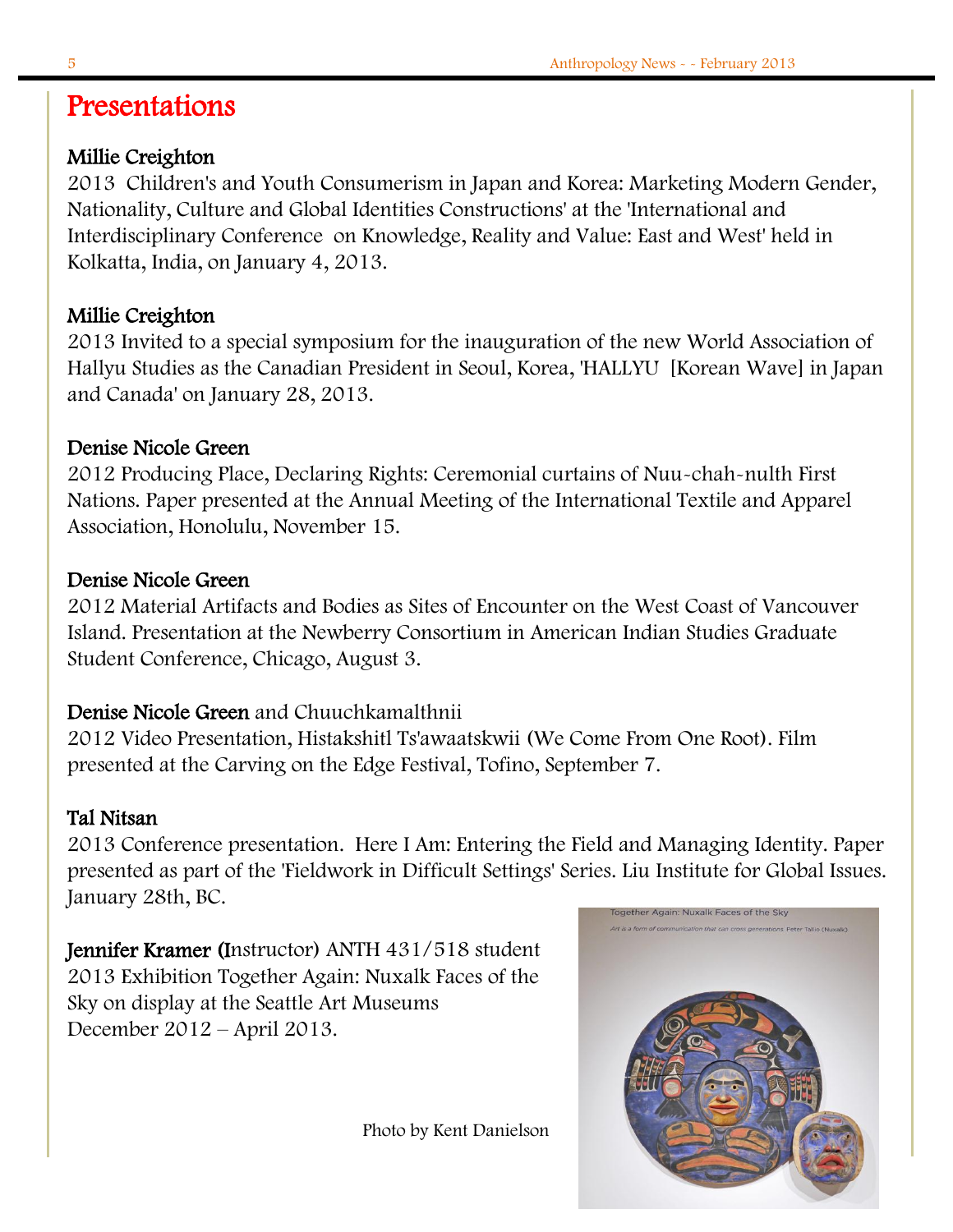## Publications

#### Kirsten Bell

2013 Whither tobacco studies? Sociology Compass 7:34-44.

### Kirsten Bell and Svetlana Ristovski-Slijepcevic

2013 Cancer survivorship: Why labels matter. Journal of Clinical Oncology. e-publication ahead of print.

#### Vinay Kamat

2012 Invited commentary to Claire Wendland's Animating biomedicine's moral order: The crisis of practice in Malawian medical training, Current Anthropology 53(6):755-788.[776- 777]

#### Jennifer Kramer and Barbara Brotherton

2013 "Curators Converse: MOA/SAM Exhibition Together Again: Nuxalk Faces of the Sky," Members Art History Lecture Series – Curator's Choice, Seattle Art Museum, Seattle, WA, January 16

Ipsiroglu, Osman S., William H. McKellin, Norma Carey, and Christine Loock 2013 "They Silently Live in Terror…" Why Sleep Problems and Night-Time Related Quality-of-Life Are Missed in Children with a Fetal Alcohol Spectrum Disorder. Social Science & Medicine 79:76-83.

### Oralia Gómez-Ramírez and Frida García

2012 Vivencias de las mujeres trans: base para la formulacion de politicas publicas [Trans Women's Experiences: the Basis to Formulate Public Policies.] Género y Salud en Cifras 10(2-3): 69-76.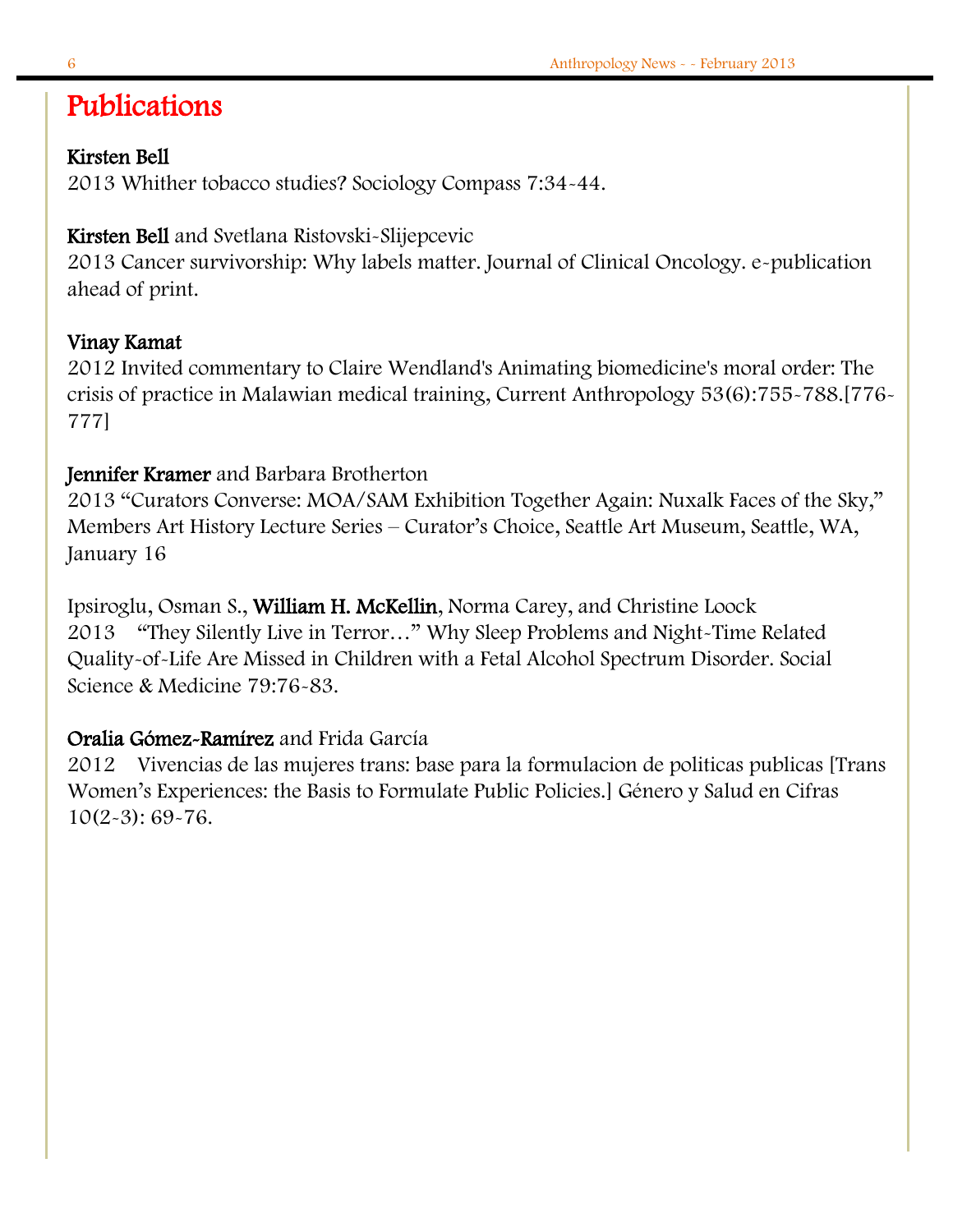## The Anthropology Graduate Student Association (AGSA)

#### AGSA Talks

The talks are held every 2nd and 4th Wednesdays of each month,  $3:00 - 4:00$  pm, Anso  $134$ Information for the February 13th and 27th talks will be announced later.

#### AGSA pub night

After every AGSA Talk, venue at the Gallery (in the SUB).

## The Anthropology Student Association (ASA)

Are you interested in Anthropology? Do you want to be more involved in events and help organize and manage new ones? Join the ASA!! It's an exciting experience that empowers you, gives you work and academic experiences and lets you meet students like you!



ANTHROPOLOOZA!

First ever beverage garden by ASA

When: February 8th Friday Venue: Meekison Arts Student Space (MASS) Buchanan D 140 Time: 5:00-9:00PM

Featuring UBC's very own live band "Anthropology of Love"!

Join the fun, drinks and music! All are invited to attend, especially faculty and staff!

#### ASA Undergraduate Journal

ASA continues to encourage students to submit papers for the upcoming Volume 2 of the ASA Undergraduate Journal which will be published in March 2013.

For more ASA updates, please visit our blog at<http://www.blogs.ubc.ca/asablog/>